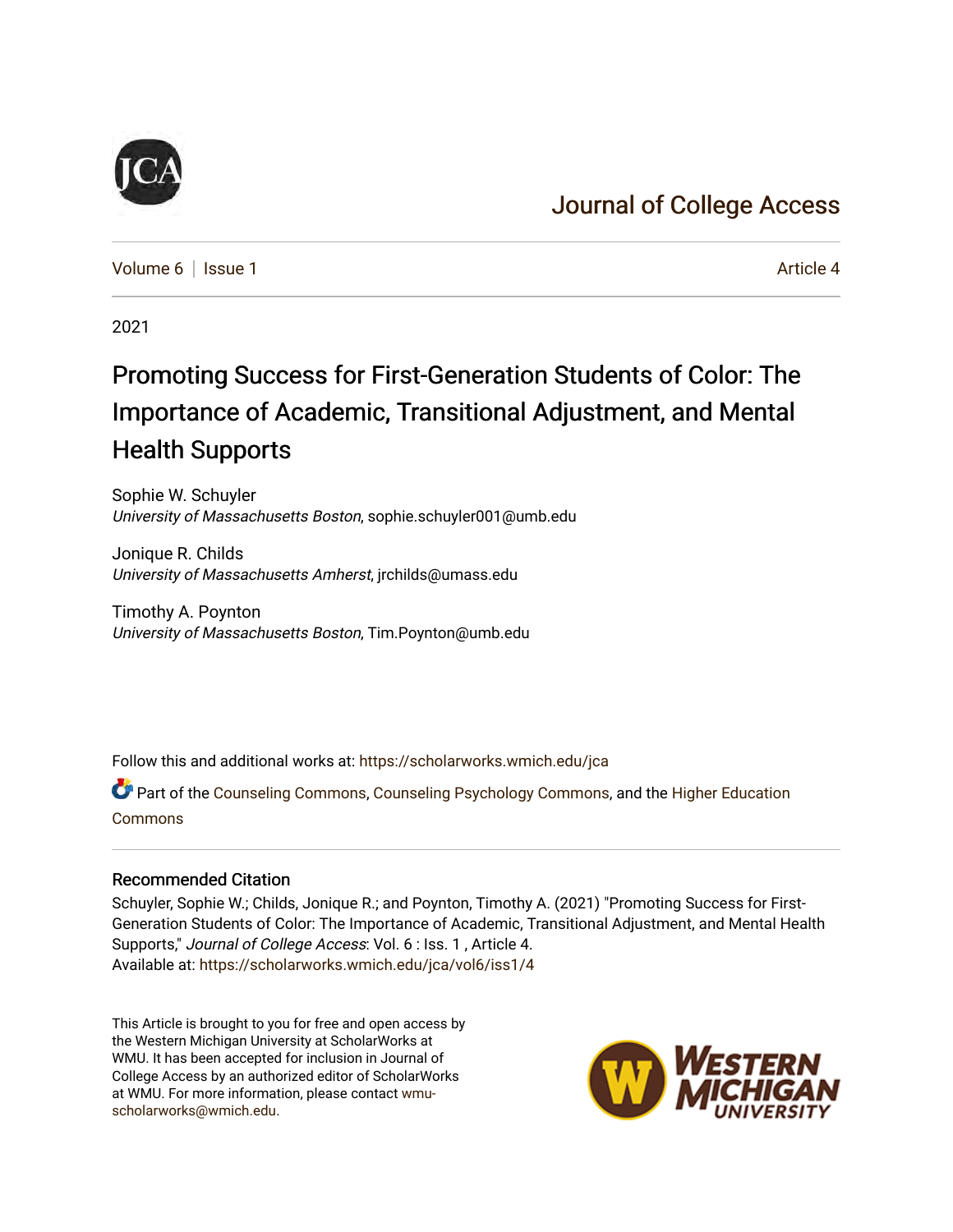# **Promoting Success for First-Generation Students of Color: The Importance of Academic, Transitional Adjustment, and Mental Health Supports** Authored by



Sophie W. Schuyler (*University of Massachusetts Boston*) Jonique R. Childs (*University of Massachusetts Amherst*) Timothy A. Poynton (*University of MassachuseƩs Boston)*

#### **ABSTRACT**

Nearly 1 in 3 college students (30%) are first-generation students of color (FGSOC), possessing the intersectional identity of being both a first-generation college student and a racial minority. FGSOC face increased psychological and social difficulties in college when compared to students in other groups, resulting from cultural differences, lack of academic preparedness, stigma surrounding socioeconomic status, racial discrimination, and marginalization. This article summarizes peer‐reviewed literature related to three types of supports that can improve the college experience and promote the academic success of FGSOC: academic supports, transitional adjustment supports, and mental health supports. The reviewed literature is framed by a social justice perspective. Implications for future research, policy, and practice by educators, administrators, and staff working with this population of students are discussed.

Keywords: first-generation college students, students of color, academic success, mental health, supports

pproximately 56% of all college<br>
students are from families with<br>
parents or guardians who have<br>
not earned a Bachelor's or higher<br>
degree (U.S. Department of Education, 2014), students are from families with parents or guardians who have not earned a Bachelor's or higher commonly referred to as first-generation college students (Higher Education Act of 1965). First-generation college students are more likely to come from families with lower socioeconomic status (U.S. Department of Education, 2014). Further, among all firstgeneration college students, 54% are racial/

ethnic minorities (U.S. Department of Education, 2014), with Black and Latinx racial identities being the most represented (Fischer, 2007; Engle & Tinto, 2008). In other words, nearly 1 in 3 college students (30%) are both first-generation college students and racial minorities, possessing the intersectional identity of first-generation student(s) of color (FGSOC).

The theory of intersectionality (Crenshaw, 1991) asserts that individuals experience life events and are perceived by others through the intersection of the different identities they hold (e.g., race, gender, sexual orientation). Thus, individuals and groups who possess multiple privileged identities will experience greater advantages in society, while those who possess multiple marginalized identities will experience greater disadvantages (Crenshaw, 1991). FGSOC are academically, socially, and psychologically at-risk (Gray, 2013) due to their multiple marginalized identities (low SES, person of color, firstgeneration college student), highlighting the need for an increased understanding of the unique challenges they face.

The influence of college-going generation status or racial identity on measures of college

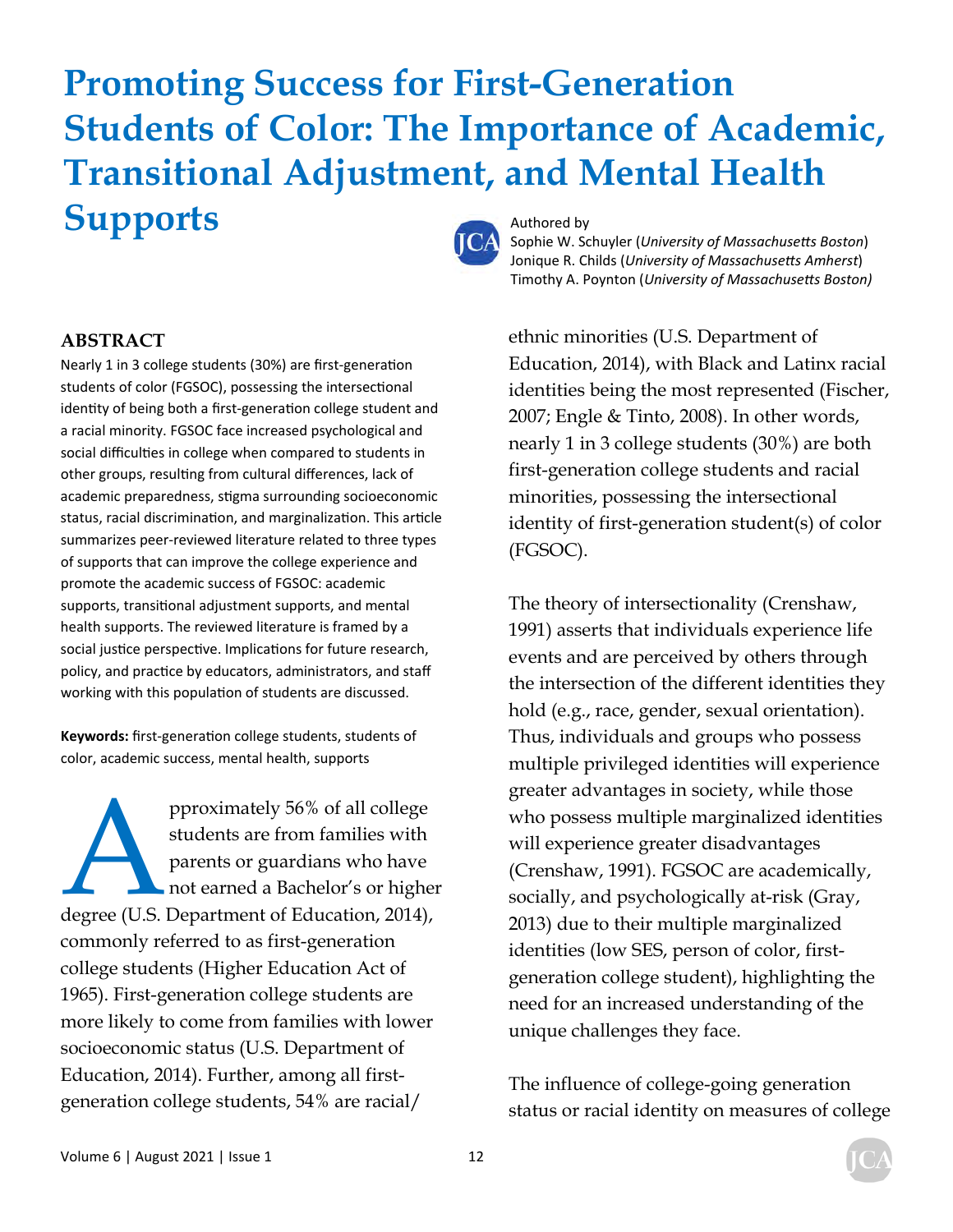enrollment, persistence, and academic performance) is relatively well described. For example, previous research demonstrates that compared to continuing-generation students, first-generation college students have lower college GPAs (e.g., Chen, 2005), are more likely to withdraw from or repeat college courses (e.g., Martinez et al., 2009), and are less likely to earn a college degree (e.g., Cataldi et al., 2018). Black and Latinx students also have lower college GPAs and lower college graduation rates (e.g., Bowan & Bok, 1998; Fischer, 2007; Slaughter, 2009).

Attention to the intersection between racial identity and college-going generation status on college success metrics is less voluminous, although a few studies do specifically address the experiences of FGSOC (McCoy, 2014; Tello & Lonn, 2017; Havlik et al., 2020; Dennis et al., 2005; Wang & Castañeda-Sound, 2008; Ellis et al., 2019). Given the significance of the barriers to success experienced by firstgeneration college students, and the percentage of first-generation college students who are in racial minority groups, the focus of the current article is to review empirical, peer reviewed research regarding three types of supports that influence FGSOC college success: academic supports, transitional adjustment supports, and mental health supports. Building on literature regarding first-generation college students, college students of color, and FGSOC, we discuss the experiences and importance of engaging with these supports to promote success in college.

This literature review is informed and organized by the domains of social justice advocacy as outlined by the American Counseling Association: empowerment, collaboration, and action (Toporek & Daniels, 2018). Using a social justice framework involves actively addressing the dynamics of power, oppression, and privilege, recognizing that people have been socially stratified and marginalized based on race, class, gender, sexual orientation, ability, and other identities throughout societal history (Toporek & Daniels, 2018; Prilleltensky & Prilleltensky, 2003). Further, a social justice framework involves advocating on behalf of marginalized populations to challenge the way services are provided in order to meet their unique needs (Fondacaro & Weinberg, 2002; Kiselica & Robinson, 2001). As such, the implications for research, policy, and practice included in this review focus on actions that institutions can take to improve the college experiences and academic outcomes of FGSOC.

#### **Challenges Faced by FGSOC**

Research focused on the first-generation aspect of the FGSOC identity indicates that first-generation college students tend to face increased psychological and social difficulties that impact academic outcomes. These challenges include having lower academic and career related goals and standards for themselves, possessing decreased critical thinking skills, and receiving less social and intellectual support (McCarron & Inkelas,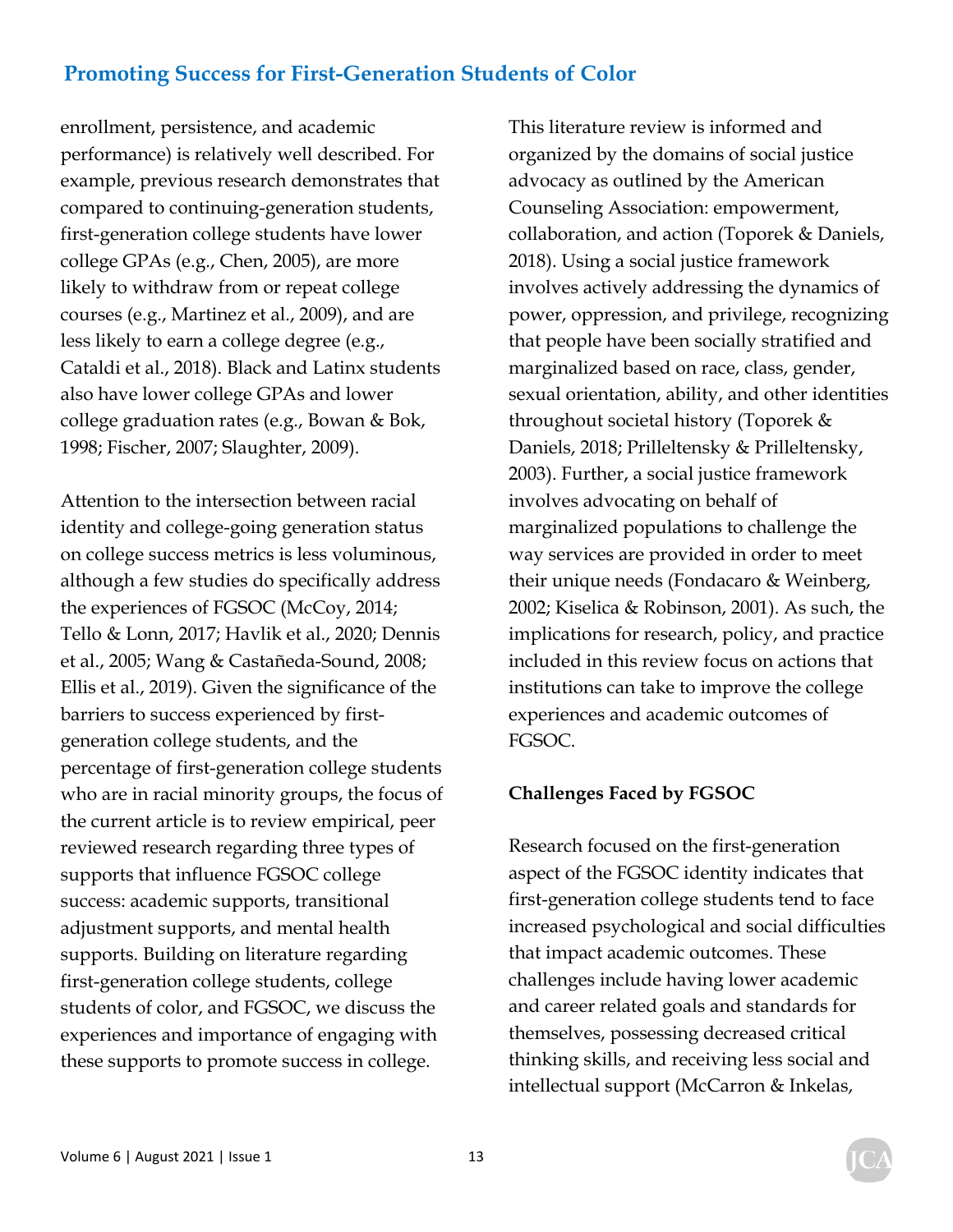2006), which can negatively impact their academic preparation (Lohfink & Paulsen, 2005; Pike & Kuh, 2005), persistence to degree completion (Burgette & Magun-Jackson, 2008; Engle & Tinto, 2008), and performance in their college courses (Stephens et al., 2012). The individualistic culture of U.S. universities tends to discount first-generation college students' academic achievement, as these students struggle to integrate their own cultural values with the environment of their institution (Stephens et al., 2014).

First-generation college students of lower socioeconomic status face additional barriers to success, including stigma, marginalization, and hardship that is related to their social class identities (Stephens et al., 2012). For example, first-generation college students report higher levels of classism on campus from peers, professors, and the institution as a whole than continuing generation students (Allan et al., 2016; Rice et al., 2017). Some FGSOC report feeling invalidated and embarrassed due to stereotyping and misinterpretations by instructors or peers that are linked to their socioeconomic realities (Havlik et al., 2020). Due to having limited financial resources, many FGSOC work fulltime while earning their degrees and rely disproportionately on financial aid (House et al., 2019; Page & Clayton, 2016; Pratt et al., 2019). In addition, FGSOC are less likely than students from economically advantaged backgrounds to possess traditional forms of cultural capital, including the education, knowledge, and academic skills typically

associated with high achievement and social status (Bourdieu, 1986; Saunders & Serna, 2004; Dumais & Ward, 2010; Richards, 2020). As a result of these factors, FGSOC are less likely to participate in activities that lead to academic and social success, such as studying in groups, using campus support services, and interacting with faculty (Engle & Tinto, 2008).

Focusing on the racial aspects of the FGSOC identity, research demonstrates that college students of color face additional barriers, including racial discrimination and racialethnic microaggressions (Ellis, et al., 2019; Bui, 2002; Davidson et al., 2004; Cataldi et al., 2018; Solorzano et al., 2000). These experiences can create feelings of alienation, isolation, and invisibility, and contribute to increased mental health difficulties (Cerezo et al., 2013; Pérez Huber & Solorzano, 2015; Reynolds et al., 2010; Pieterse et al., 2010). They may also contribute to the lower college matriculation rates and prolonged degree completion times observed in students of color (Fischer, 2007; Museus et al., 2008; Slaughter, 2009). Discrimination and marginalization are even more pronounced for FGSOC who attend Predominately White Institutions (PWIs), resulting in a college experience that is challenging and highly stressful (McCoy, 2014; Havlik, 2020).

#### **Supporting FGSOC**

The next section of this article reviews literature that focuses on academic supports, transitional adjustment supports, and mental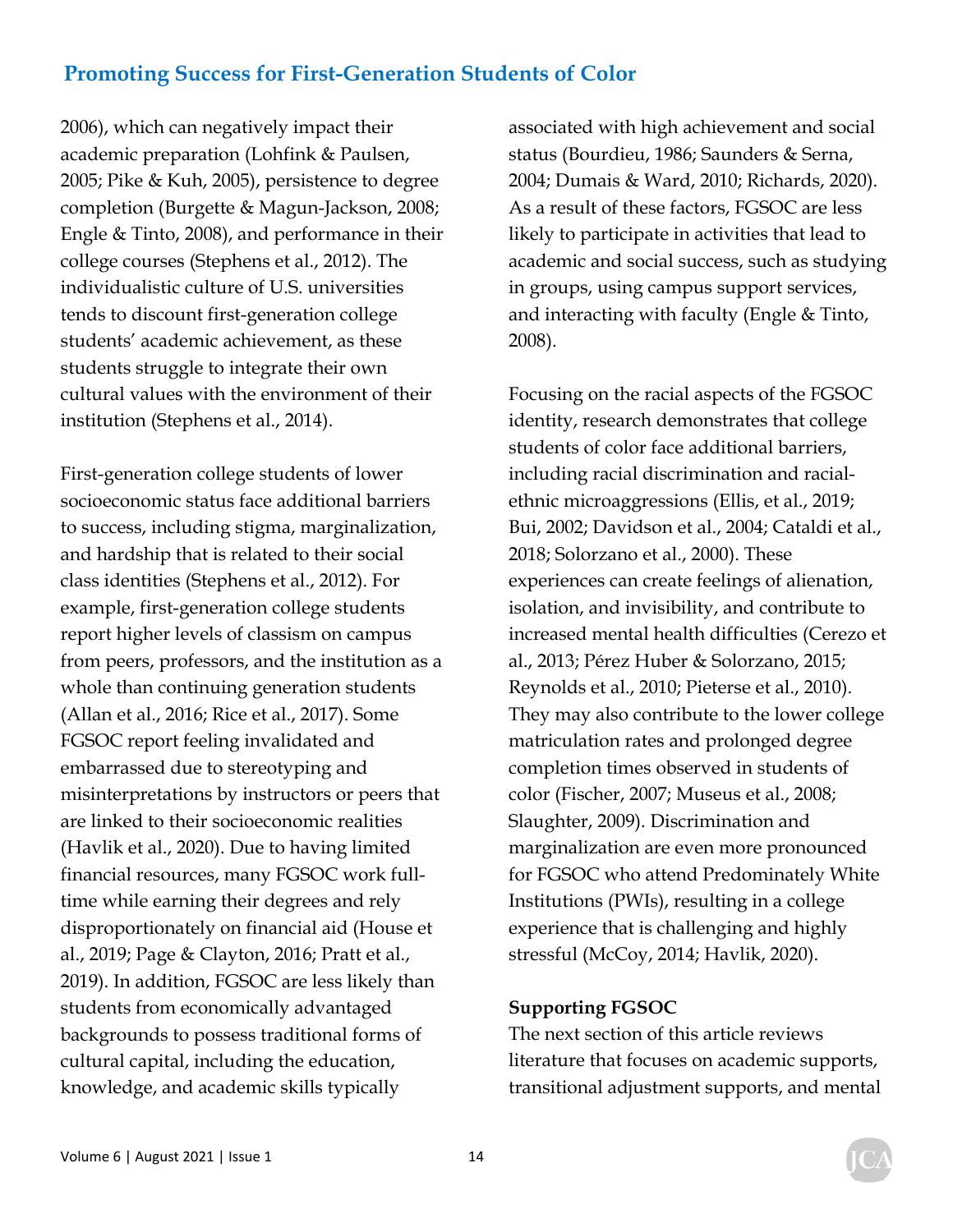health supports for FGSOC on college campuses. We focus on these three areas as they are places institutions can tangibly intervene to impact the success of FGSOC within a social justice framework. For example, college self-efficacy (the level of confidence in one's ability to effectively complete tasks related to college success; Solberg et al., 1993) has been positively linked to academic progress, college outcome expectations, the ability to cope with college related barriers, and career aspirations (Raque -Bogdan & Lucas, 2016). FGSOC have lower academic self-efficacy than white firstgeneration students (Wang & Castañeda-Sound, 2008), but when colleges provide adequate academic, transitional adjustment, and mental health supports for FGSOC their self-efficacy is likely to improve (McCoy, 2014). The provision of such supports is an example of an equity-driven and socially just endeavor aimed at increasing a sense of empowerment among FGSOC.

### **Academic Supports**

Starting in K-12 education, FGSOC are at an academic disadvantage due to systemic inequities, such as higher rates of poverty and lower quality classroom instruction (Bui, 2002; Ward et al., 2012). These disparities later result in lower college entrance exam scores and decreased academic preparedness for college (Bui, 2002). In addition, many FGSOC receive very little support from parents/ guardians during the college application process (Pascarella et al., 2004), resulting in a challenging and frustrating experience

(McCoy, 2014). School counselors are therefore a crucial source of college and career information for first-generation and lowincome students during the high school years (Owen et al., 2020). Once enrolled in college, FGSOC remain at a disadvantage by not being able to benefit from parental knowledge and guidance related to the college experience, such as advice related to study skills and assignments, time management, and the importance of utilizing campus resources (McCarron & Inkelas, 2006; Davis, 2010; Ward et al., 2012). As the number of meetings with an academic advisor increases, however, academic retention and performance improve for first-generation college students (Swecker et al., 2013). Therefore, consistent and specialized academic support from school counselors, advisors and mentors may lead to greater academic success for FGSOC.

In addition, providing information to firstgeneration college students about how their unique backgrounds may inform their college experiences increases their utilization of college resources (e.g., meeting with professors) and improves their academic performance (Stephens et al., 2014). Further, employing creative pedagogical approaches that emphasize multiculturalism, such as collaborative learning groups, team-based learning, and peer-instruction, can lead to more positive educational experiences for FGSOC (Jehangir, 2010; Roberson & Kleynhaus, 2020). These pedagogical approaches illustrate and emphasize the social justice advocacy principles of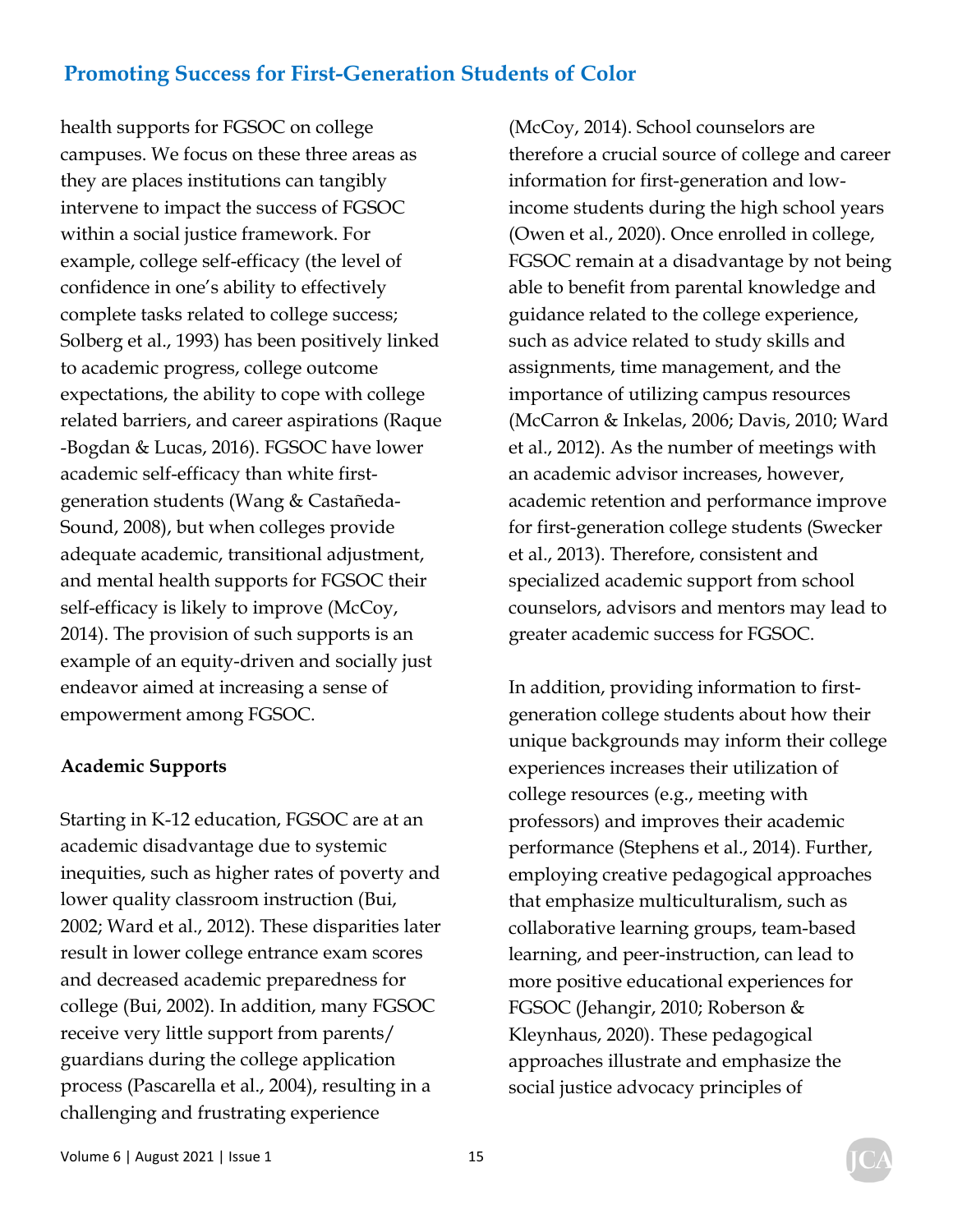collaboration, empowerment, and action (Toporek & Daniels, 2018), which may promote identity development and a sense of belonging for FGSOC**.** 

Another source of potential support for FGSOC includes attending Minority Serving Institutions (MSIs), which include Historically Black Colleges and Universities (HBCUs) and Predominantly Black Institutions (PBIs). These institutions, which are often located in urban areas of the South, Midwest, and East, provide access to postsecondary education for millions of students of color, low-income students, and first-generation college students (Espinosa et al., 2017). The majority of PBIs have student bodies that are 50 to 75 percent Black, while White and Latino/a/x students are the second largest racial groups enrolled**.**  National Student Clearinghouse (NSC) data shows that these institutions can positively impact persistence and performance in college, as the overall graduation rate for students of color at MSIs is much higher than the federal graduate rate, particularly at public universities (51.5 percent vs. 16.6 percent; Espinosa et al., 2017). The success experienced by students who attend MSIs can be attributed to the creation of safe and empowering environments that recognize individual and collective achievement in numerous ways (Conrad & Gasman, 2015). Not only are faculty and administrators familiar with the unique backgrounds and academic support needs of non-traditional students, they embrace and celebrate students' diverse cultural and racial identities

(Conrad & Gasman, 2015).

#### **Transitional Adjustment Supports**

The transition to college, marked by academic and social integration into the college environment during the first year of study, plays a crucial role in the retention and achievement of all college students (Tinto, 1993). Such integration is often evidenced by living away from home, dedicating substantial amounts of time and effort to college related activities, building close relationships with college peers, fulfilling academic responsibilities, and returning to college the following year (Inkelas et al., 2007). Receiving transitional adjustment support from one's parents/guardians (i.e., encouragement and advice), college peers (i.e., affirmation and solidarity), and institutions (i.e., campus resources and programs), is an important factor in determining a successful transition to college (Ward et al., 2012)**,** particularly for firstgeneration college students (Pascarella et al., 2004; Ward et al., 2012) and college students of color (Hinton, 2008; Locks et al., 2008).

Compared to continuing-generation students, first-generation college students tend to feel less supported by parents, peers, and faculty members in their college transition (Garriott et al., 2017). Further, FGSOC report lower perceived support during their college transition than white first-generation college students (McCoy, 2014; Wang & Castañeda-Sound, 2008). Due to a lack of transitional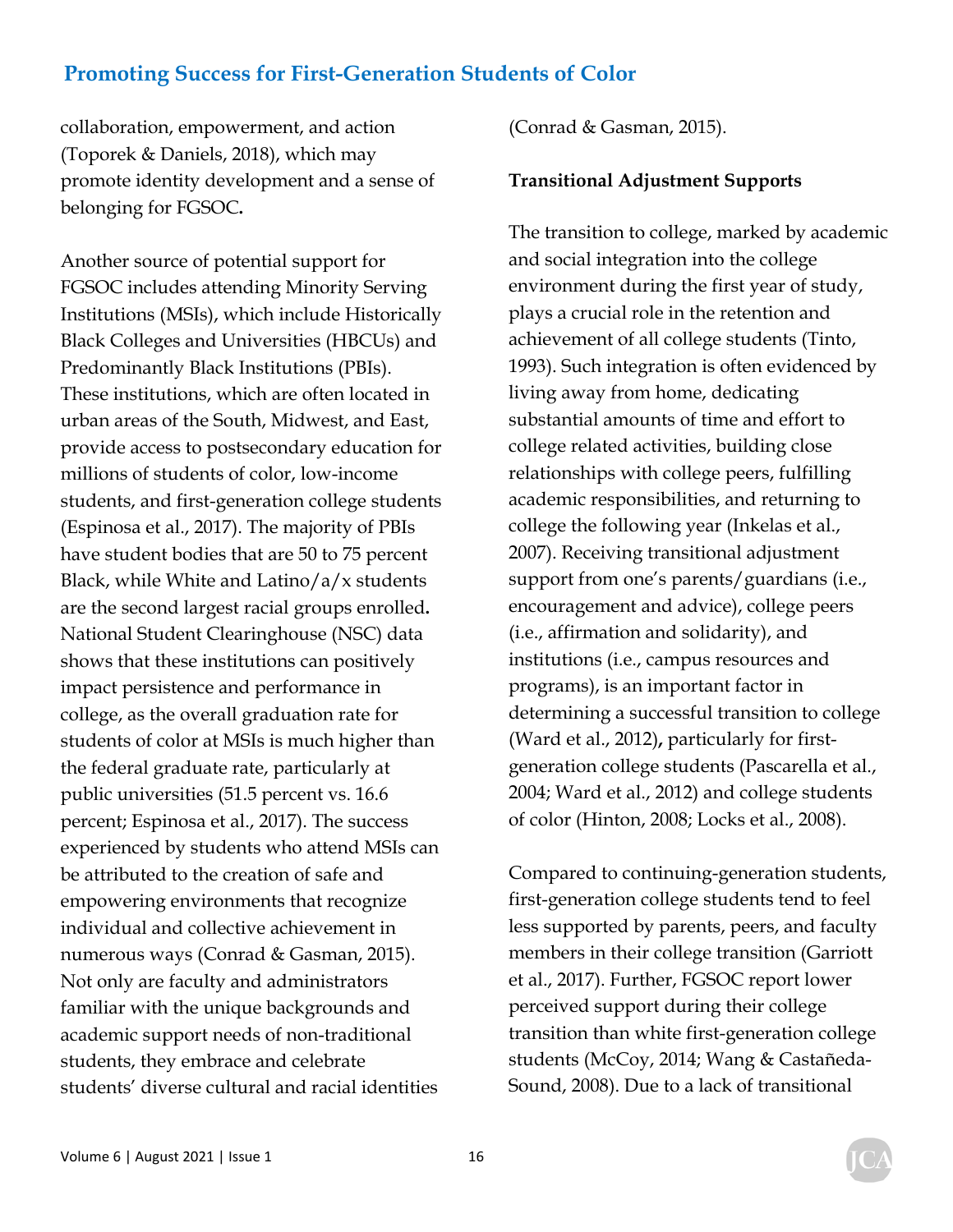adjustment supports, FGSOC often experience difficulty adapting to the college environment and feel disconnected from their institutions (Covarrubias et al., 2020; Terenzini et al., 1994). As a result, they are less likely to socialize with college peers or to participate in extracurricular activities on campus (Pascarella et al., 2004; Terenzini et al., 1994) and more likely to experience low GPAs during their first semester of college (Dennis et al., 2005). Greater support from parents/ guardians or peers during the transition to college can lead to improved academic selfefficacy, greater academic satisfaction, higher college outcome expectations, and increased retention for FGSOC (Havlik et al., 2020).

Institutional supports, such as academic and social programs that provide specialized guidance and mentorship from college faculty and staff, also improve the transition to college for FGSOC (McCoy, 2014; Tello & Lonn, 2017). For example, McCoy (2014) found that FGSOC who enrolled in a summer bridge program felt much better prepared to start college. This program provided an opportunity for FGSOC to gain familiarity with the campus, connect with other students and faculty of color, and increase their confidence before the school year began. Another study discovered that FGSOC who participated in a living- learning program—a unique residential community for students with similar academic goals or shared interests—felt more integrated into their college campus than FGSOC who lived in a traditional dormitory (Inkelas et al., 2007). These findings suggest that FGSOC who

receive instrumental support from family members, peers, and institutions during the college transition feel more empowered, have greater opportunities for collaborative learning, and experience improved academic performance and adjustment to college life as a result.

#### **Mental Health Supports**

Access to emotional support is important for the well-being of college students, as the transitional nature of college and young adulthood can contribute to increased psychological difficulties, including depression, anxiety, and stress (Beiter et al., 2015; Stallman, 2010). College students of color are particularly vulnerable to the stressors of being a minority within a majority culture and the acculturation process that accompanies this experience (Mayorga et al., 2018; Sanchez et al., 2018; Reynolds et al., 2010). Acculturation, or "...the internal negotiation over the degree to which a student's personal attitudes and behaviors conform to both the norms of the dominant culture and their culture of origin" (Mayorga et al., 2018, p. 247), can negatively impact the mental health and well-being of FGSOC. For example, FGSOC have lower self-esteem and life satisfaction and higher levels of stress than white first-generation college students (Wang & Castañeda-Sound, 2008). Further, stress related to acculturation has been found to increase symptoms of depression and anxiety in students of color, as well as decrease the ability to cope with these symptoms (Mayorga et al., 2018).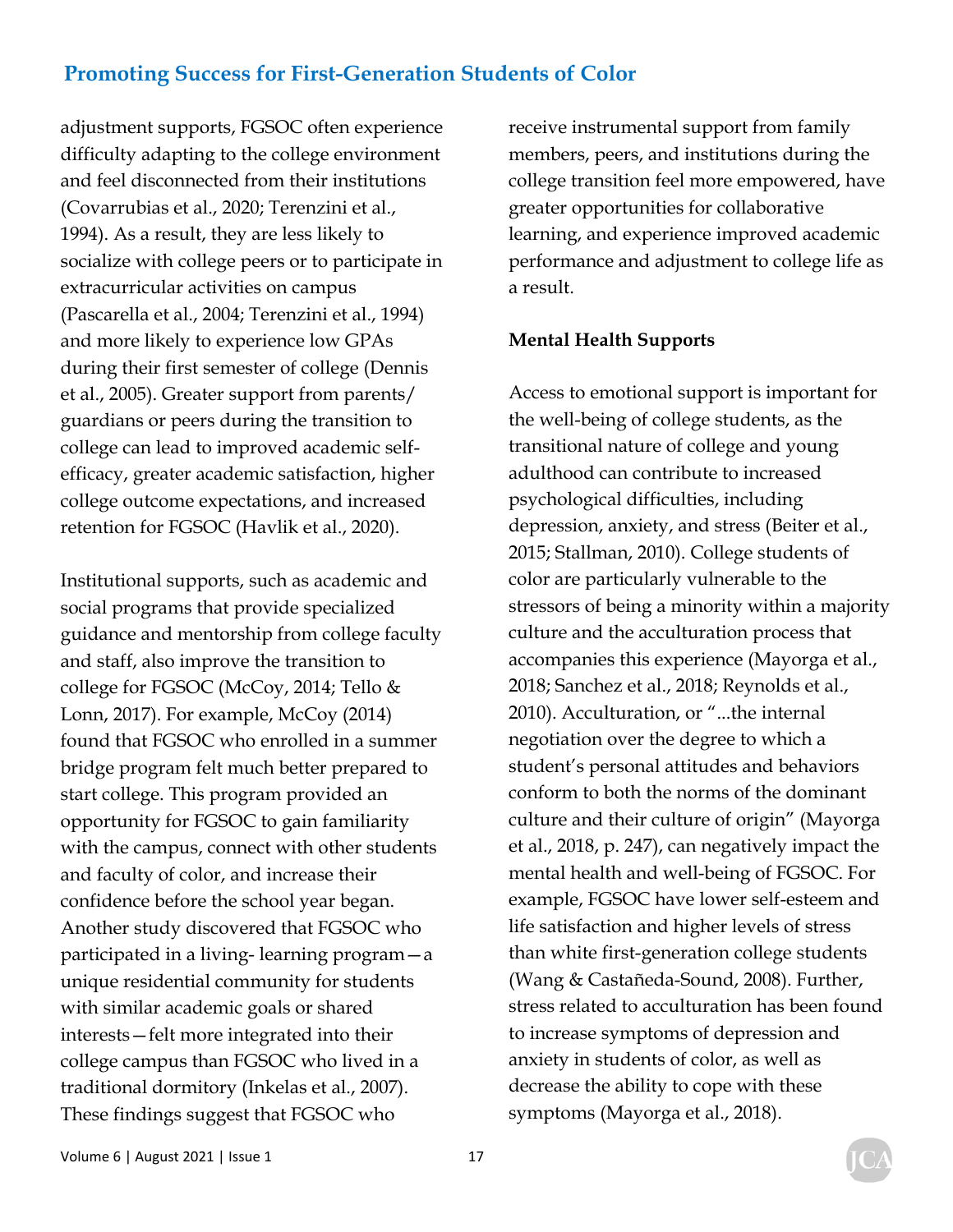FGSOC may also experience racial-ethnic microaggressions, or "subtle statements and behaviors that unconsciously communicate denigrating messages to people of color" (Nadal, 2011, p. 470), which have been linked with greater psychological distress among both Latinx and Asian college students (Sanchez et al., 2018). It may feel difficult for FGSOC to speak about their experiences of discrimination or their feelings of distress and isolation (Banks, 2018; McCoy, 2014; Havlik et al., 2020). However, McCoy

(2014) found that the multicultural student center on one campus was perceived as a safe space by FGSOC to be their authentic selves, voice their challenges, and build community.

Despite their potential for increased mental health issues, FGSOC are unlikely to seek psychological support through counseling

centers on campus (Stebleton et al., 2014; Banks, 2018). Further, all first-generation college students are more likely than continuing-generation students to view themselves negatively if they do seek professional mental health services (Garriott et al., 2017). When counseling services are utilized by students of color experiencing race -based stressors, however, they tend to view the mental health support positively (Banks, 2018; Hook et al., 2016) and to experience

decreased psychological distress (Sanchez et al., 2018). In addition, college students who receive the amount of emotional support that they perceive themselves to need are more likely to experience a decrease in depressive symptoms than those who receive more or less support than they perceive themselves to need (Rankin et al., 2018). These findings suggest that mental health support is important for the well-being of FGSOC and that it is crucial to carefully assess the amount of support that is needed before intervening.

> **Implications for Research, Policy, and Practice**

The purpose of this literature review was to examine three types of supports that influence the college success of FGSOC: academic supports, transitional adjustment supports, and mental health supports. When considering these supports from a social justice

perspective, it is imperative to recognize that success in college is not solely the individual student's responsibility, but a collective social responsibility that is shared by educational institutions themselves. Educators, researchers, school and college counselors, and mental health clinicians working in college counseling centers have an important role to play in identifying and advancing efforts to decrease racism and other forms of marginalization and oppression to improve

**"Educators, researchers, school and college counselors, and mental health clinicians working in college counseling centers have an important role to play in identifying and advancing efforts to decrease racism and other forms of marginalization and oppression to improve the college experiences and outcomes for FGSOC."**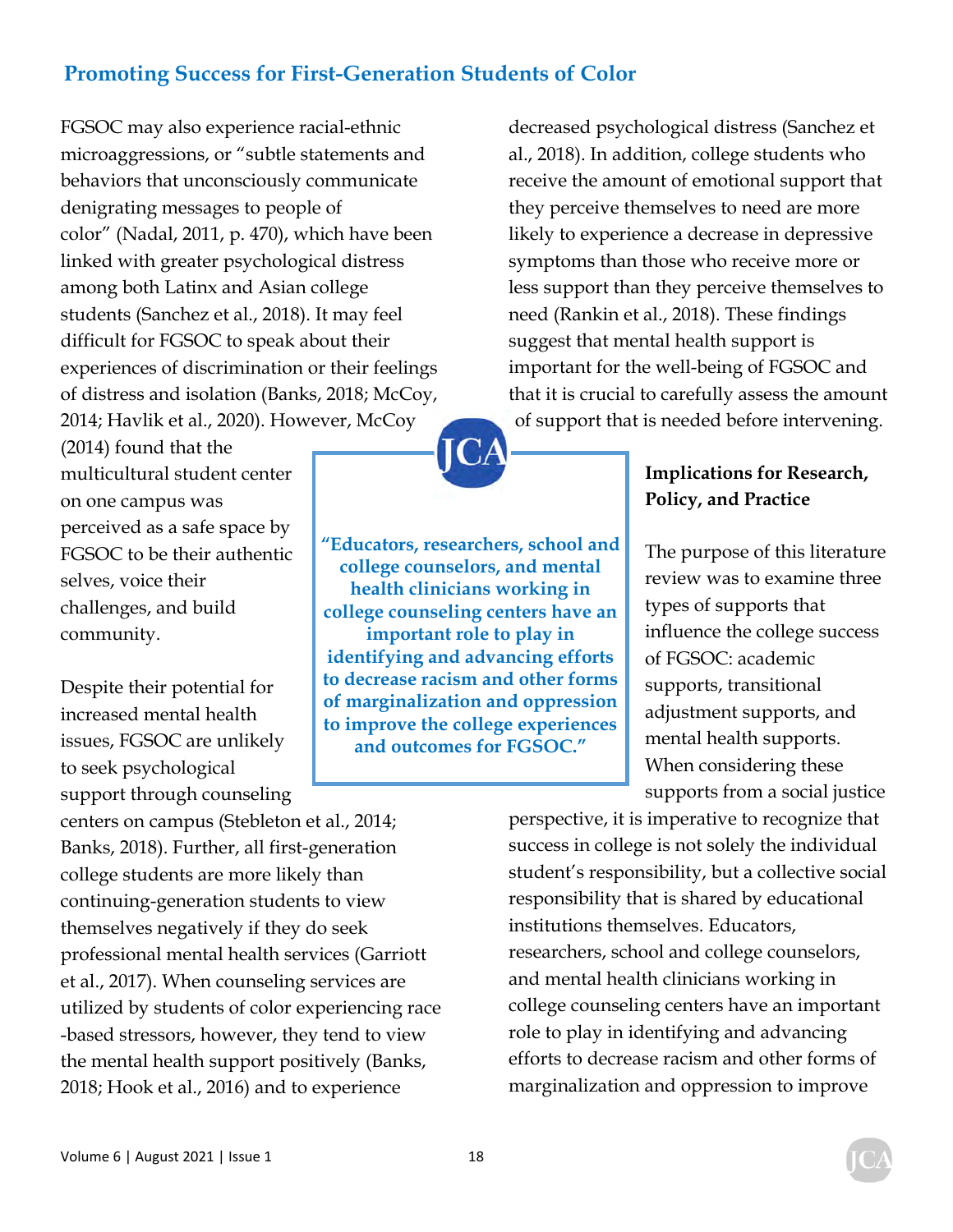the college experiences and outcomes for FGSOC. Thus, promoting success for FGSOC entails creating a smoother transition into college, increasing engagement in both academic and social activities on campus, encouraging holistic growth and development, and preparing students for a meaningful life and career after graduation (Ward et al., 2012). As noted by the research studies reviewed in this article and by Ward et al. (2012), it is important for colleges to examine their recruitment and orientation programs, learning environments, interactions between students and faculty, and their beliefs and biases about students to help FGSOC succeed on campus.

#### **Research**

Based on the research currently available and reviewed in this article, it is unclear whether or not the majority of difficulties faced by FGSOC are related to their ethnic minority identity, lower socioeconomic status, collegegoing generation status, or interactions among these variables. Therefore, additional research that examines how first-generation status, race/ethnicity, and socioeconomic status as separate and interrelated variables may impact the mental health and academic performance of FGSOC is needed. More research that examines various aspects of the college experience for FGSOC is also needed to better understand their experience on college campuses, identify strategies to reduce the occurrence of racial-ethnic microaggressions, and increase their college

self-efficacy.

Further, there is a scarcity of research that focuses on first-generation students who do graduate from college and go on to start careers (Ward et al., 2012). It is therefore recommended that future research explores the impact of services and collaborative learning environments on the career development of FGSOC, with the goal of gaining a better understanding of the factors that contribute to their preparation for and experiences of post-graduation success. For example, it would be helpful to know more about the experiences of FGSOC in graduate and professional schools, as well as the steps taken by FGSOC who become faculty members. The lack of research related to FGSOC translates into a lack of guidance for institutions to follow. It would be relatively easy to remedy this lack of guidance if researchers included the FGSOC identity as another demographic variable in their analyses. By identifying effective, evidencebased interventions and policies designed to support FGSOC, opportunities to achieve socially just college and career success and to promote inclusiveness will be enhanced.

#### **Policy and Practice**

Consistent with a social justice framework, the recommendations for policy and practice included in this review focus on ways that institutions can address systemic inequities that contribute to inadequate academic, transitional adjustment, and mental health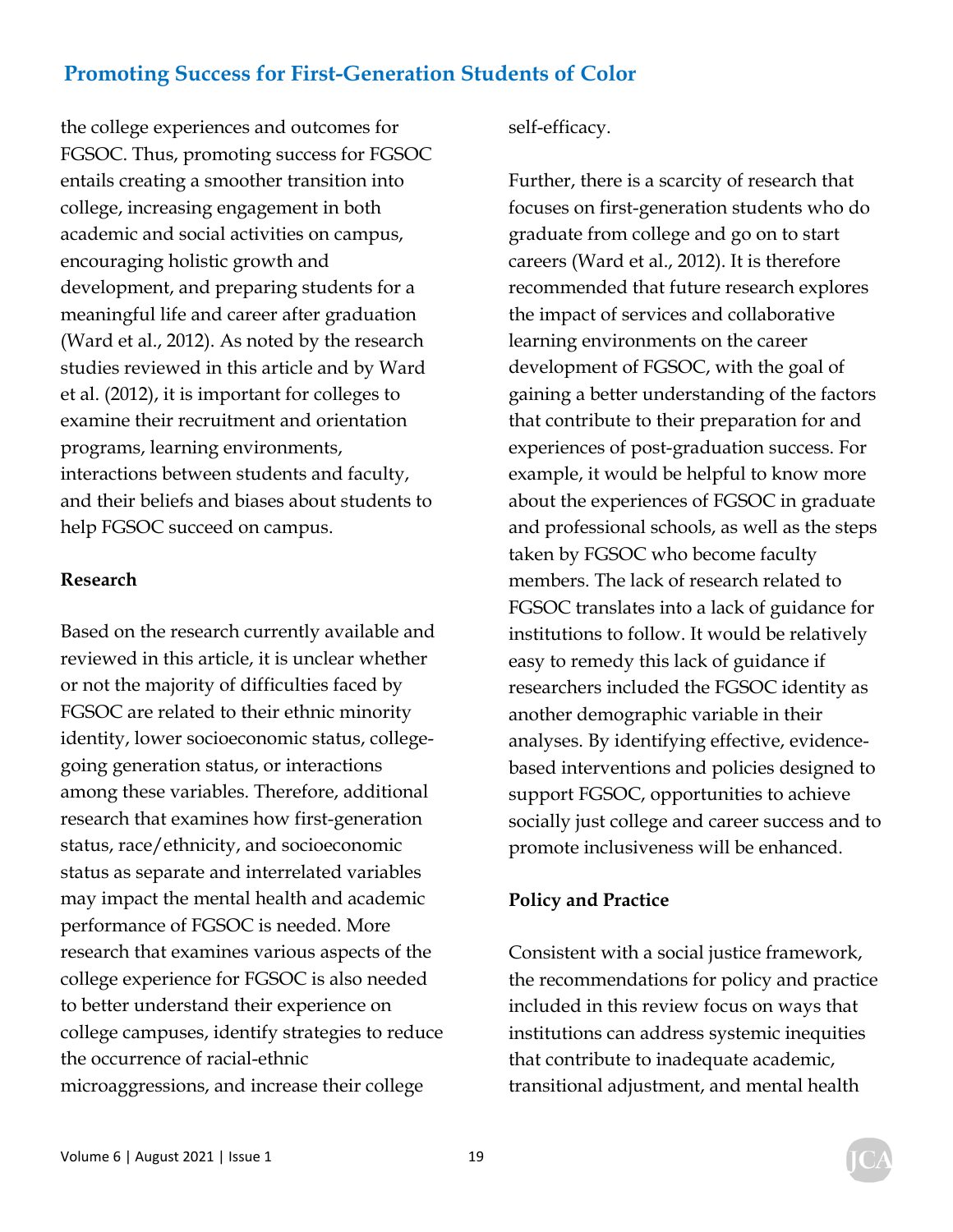supports for FGSOC. Supporting and empowering FGSOC early and often, beginning in the high school years, is likely to improve their transition to college. Increasing focused advising and mentorship for FGSOC during the first year of college may also be particularly important. It is essential that institutions, specifically PWIs, hire more faculty and staff of color and require white and nonminority faculty and staff to attend training related to cultural sensitivity, such as seminars aimed at reducing the occurrence of racial-ethnic microaggressions. Further, given the financial hardship faced by FGSOC, strategies to reduce this burden, such as tuition caps and special scholarships or grants, are needed.

Addressing mental health issues and improving overall well-being are important for all college students. For FGSOC, it is crucial for higher education institutions to not only ensure that adequate social and psychological supports are available, but to increase access to and engagement with these supports. For example, psychotherapists working on college campuses should have a presence beyond the counseling center, such as helping to develop and facilitate initiatives directed toward the psychosocial needs of FGSOC (Tello & Lonn, 2017). An example of such an initiative would be designing and testing a new support program that focuses on academic achievement and social interaction within the context of being a FGSOC (Ward et al., 2012). In addition, instructors, staff, and administrators are

encouraged to promote help-seeking to FGSOC as a form of cultural capital (Richards, 2020).

Cross-divisional collaboration is another practice that could improve the experiences of FGSOC, as the infrastructure of an institution can greatly impact student success, retention, and well-being (Ward et al., 2012). College campuses are often organized in ways that create separation between student affairs and academic affairs and between staff and faculty of different disciplines, which can inhibit the teamwork, interdisciplinary learning, support, and development of all students, and FGSOC in particular. It is crucial for institutions to better integrate campus offices and departments and to implement approaches to serving FGSOC that place equal value on intellectual and psychosocial development (Swecker, 2013). Such actions would result in increased academic and social support for FGSOC.

Further, intentional and collaborative effort by campus departments and organizations to acknowledge, embrace, and empower the different cultural traditions, values, and assets of students could lead to improved learning environments for FGSOC. Along with using collaborative learning groups, it is recommended that institutions host events and programs on campus that aim to expand our understanding of cultural capital by promoting acceptance and celebration of students' diverse identities, knowledge, skills, and achievements. Such programs could facilitate an increased sense of belonging and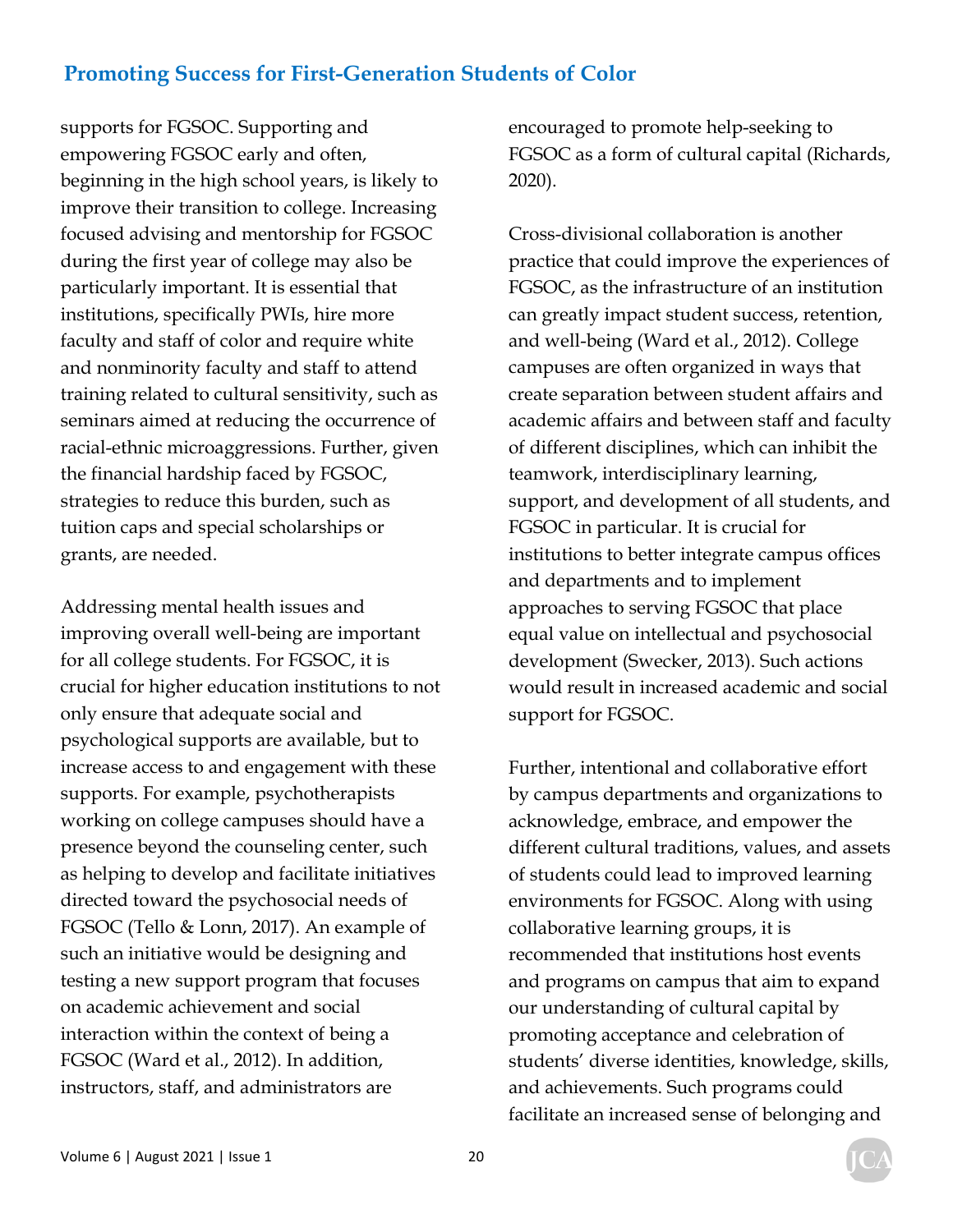social connectedness among FGSOC, aid in shifting the inequalities and injustices that have contributed to their challenges and advance their social mobility.

#### **Conclusion**

FGSOC represent a unique population that deserves specialized attention. Acknowledging and addressing the specific barriers to college success that FGSOC experience is needed in order to meet their distinct support needs, given that those barriers are more numerous due to their intersecting identities. The research reviewed in this article indicates that changes in higher education practices and policies can lead to improvements in academic, transitional adjustment, and mental health supports for FGSOC. Such changes require awareness among postsecondary institutions about policies, programs, and related activities that inhibit and promote the success of FGSOC as well as a commitment to the domains of empowerment, collaboration, and action (Toporek & Daniels, 2018). Using a social justice perspective to inform the provision of programs and policies on college campuses may improve the academic persistence and overall college experience of FGSOC.

#### **REFERENCES**

Allan, B. A., Garriott, P. O., & Keene, C. N. (2016). Outcomes of social class and classism in first-generation and continuing-generation college students. *Journal of Counseling Psychology, 63*, 487–496. hƩps:// doi.org/10.1037/cou0000160

Banks, B. M. (2018). University mental health outreach targeƟng students of color. *Journal of College Student Psychotherapy*. hƩps://doi.org/10.1080/ 87568225.2018.1539632

Beiter, R. Nash, R., McCrady, M., Rhoades, D., Linscomb, M., Clarahan, M., & Sammut, S. (2015). The prevalence and correlates of depression, anxiety, and stress in a sample of college students. *Journal of AffecƟve Disorders, 173*, 90‐96. hƩps://doi.org/10.1016/j.jad.2014.10.054

Bourdieu, P. (1986). The forms of capital. In J. Richardson (Ed.), *Handbook of Theory and Research for the Sociology of EducaƟon* (pp. 46‐58). Westport, CT: Greenwood.

Bowen, W. G., & Bok, D. (1998). *The shape of the river: Long ‐term consequences of considering race in college and university admissions.* Princeton, NJ: Princeton University Press.

Bui, K. V, T. (2002). First-generation college students at a four-year university: Background characteristics, reasons for pursuing higher education, and first-year experiences. *College Student Journal, 36*, 3‐11.

Burgette, J. E. & Magun-Jackson, S. (2008). Freshman orientation, persistence, and achievement: A longitudinal analysis. *Journal of College Student Retention, 10*(3), 235-263. https://doi.org/10.2190/CS.10.3.a

Cataldi, E. F., BenneƩ, C. T., & Chen, X. (2018). First generation students: College access, persistence, and postbachelor's outcomes. United States Department of Education, National Center for Education Statistics (NCES). InsƟtute of EducaƟon Sciences. hƩps://nces.ed.gov/ pubs2018/2018421.pdf

Cerezo, A., McWhirter, B. T., Peña, D., Valdez, M., & Bustos, C. (2013). Giving voice: Utilizing critical race theory to facilitate consciousness of racial identity for Latina/o college students. *Journal for Social AcƟon in Counseling and Psychology, 5*(3), 1‐24. hƩps://doi.org/10.33043/ JSACP.5.3.1‐24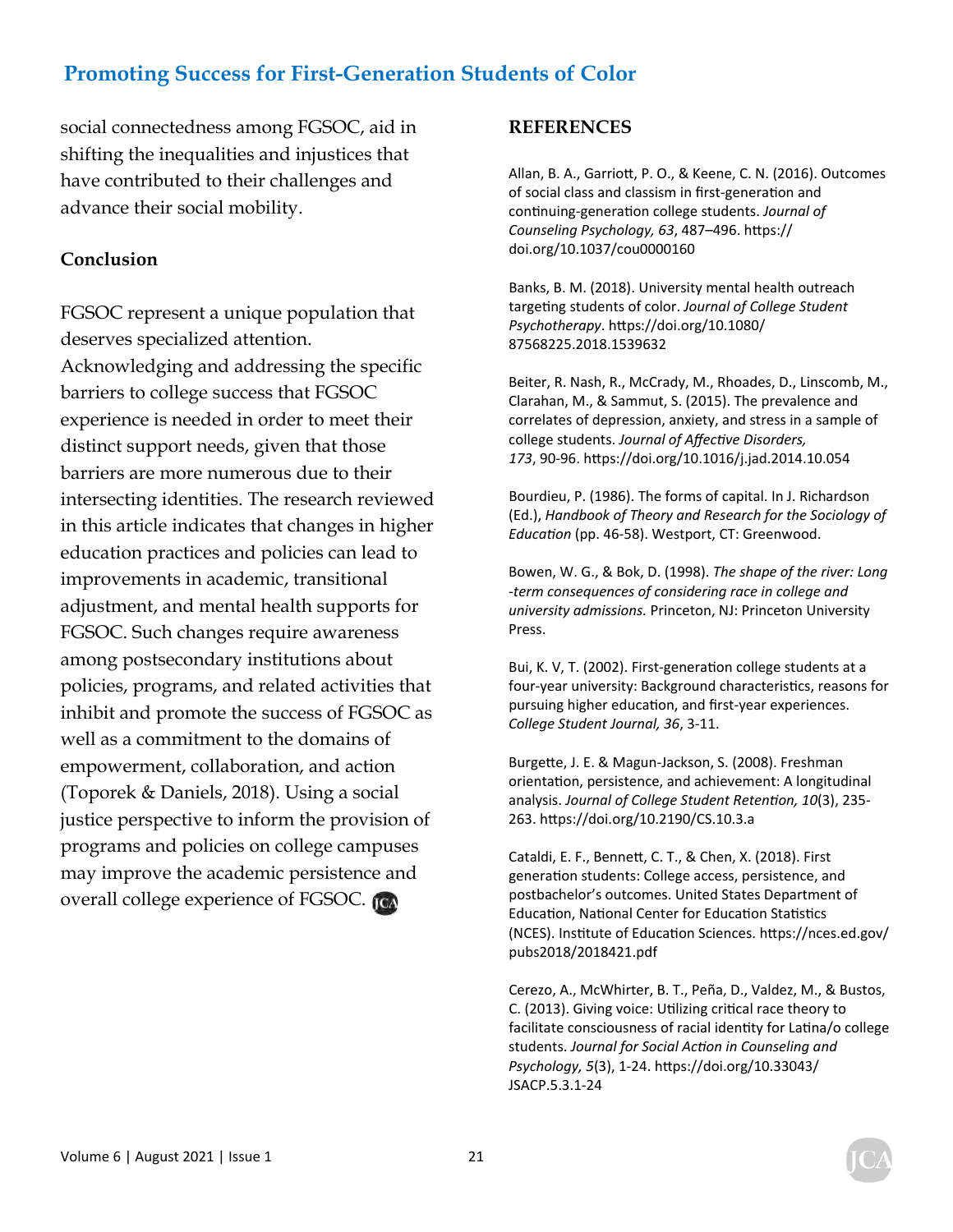Chen, X. (2005). *First‐generaƟon students in postsecondary educaƟon: A look at their college transcripts* (NCES 2005‐ 171). U. S. Department of Education, National Center for Education Statistics. Washington, DC: U.S. Government Printing Office.

Conrad, C. & Gasman, M. (2015). *EducaƟng a diverse naƟon: Lessons from Minority Serving InsƟtuƟons.* Cambridge, MA: Harvard University Press.

Covarrubias, R., Landa, I., & Gallimore, R. (2020). Developing a Family Achievement Guilt Scale grounded in first‐ generaƟon college student voices. *Personality and Social Psychology BulleƟn.* hƩps://doi.org/10.1177/ 0146167220908382

Crenshaw, K. (1991). Mapping the margins: Intersectionality, identity politics, and violence against women of color. *Stanford Law Review, 43*(6), 1241–1299.

Davidson, M. M., Yakushka, O. F., & Sanford‐Martens, T. C. (2004). Racial and ethnic minority clients' utilization of a university counseling center: An archival study. *Journal of MulƟcultural Counseling and Development, 32*, 259‐271.

Davis, J. (2010). *The first-generation student experience: Implications for campus practice, and strategies for improving persistence and success.* Sterling, VA: Stylus Publishing, LLC.

Dennis, J. M., Phinney, J. S., & Chuateco, L. I. (2005). The role of motivation, parental support, and peer support in the academic success of ethnic minority first-generation college students. *Journal of College Student Development, 46*(3), 223‐236.

Dumais, S. & Ward, A. (2010). Cultural capital and first‐ generation college success. Poetics, 38(3), 245-265. https:// doi.org/10.1016/j.poeƟc.2009.11.011

Ellis, J. M., Powell, C. S., Demetrious, C. P., Huerta‐Bapat, C., & Panter, A. T. (2019). Examining first-generation college students lived experiences with microaggressions and microaffirmations at a predominately White public research university. *Cultural Diversity & Ethnic Minority Psychology*, *25*(2), 266‐279.

Engle, J., & Tinto, V. (2008). *Moving beyond access: College for low‐income, first‐generaƟon students*. Washington, DC: The Pell Institute for the Study of Opportunity in Higher Education.

Espinosa, L. L., Turk, J. M., & Taylor, M. (2017). *Pulling back the curtain: Enrollment and outcomes at minority serving insƟtuƟons.* American Council on EducaƟon (ACE), Center for Policy Research and Strategy (CPRS). https:// www.higheredtoday.org/policy‐research/focus‐minority‐ serving-institutions/

Farmer-Hinton, R. L. (2008). Creating opportunities for college access: Examining a school model designed to prepare students of color for college. *MulƟcultural PerspecƟves, 10*(2), 73‐81. hƩps://doi/org/10.1080/ 15210960802039148

Fischer, E. M.J. (2007). Settling into campus life: Differences by race/ethnicity in college involvement and outcomes. *The Journal of Higher EducaƟon, 78*(2), 125‐161. hƩps:// doi.org/1080/00221546.2007.11780871

Fondacaro, M. R. & Weinberg, D. (2002). Concepts of social justice in community psychology: Toward a social ecological epistemology. *American Journal of Community Psychology, 30*, 473–492.

GarrioƩ, P. Raque‐Bogdan, T., Ziemer, and Utley, J. (2017). Intentions to seek counseling in first-generation and conƟnuing‐generaƟon college students. *Journal of Counseling Psychology, 64*(4), 432‐442. https://doi.org/10.1037/cou0000210

Gray, S. S. (2013). Framing "at risk" students: Struggles at the boundaries of access to higher education. *Children and Youth Services Review, 35*, 1245‐1251. hƩps:// doi.org /10.1016/j.childyouth.2013.04.011

Havlik, S., MaloƩ, K., Diaz Davila, J., Stanislaus, D., & Stiglianese, S. (2020). Strengths and struggles: Firstgeneration college goers persisting at one Predominantly White Institution. *Journal of College Student Retention*, *22*(1), 118‐140. hƩps://doi.org/10.1177/1521025117724551

Higher Education Act of 1965, 20 U.S.C. § 402A

Hook, J. N., Farrell, J. E., Davis, D. E., DeBlaere, C., Van Tongeren, D. R., & Utsey, S.O. (2016). Cultural humility and racial microaggressions in counseling. *Journal of Counseling Psychology, 63*, 269‐277. hƩps://doi.org/10.1037/ cou0000114

House, L. A., Neal, C., & Kolb, J. (2019). Supporting the mental health needs of first-generation college students. Journal of College StudentPsychotherapy. https:// doi.org/10.1080/87568225.2019.1578940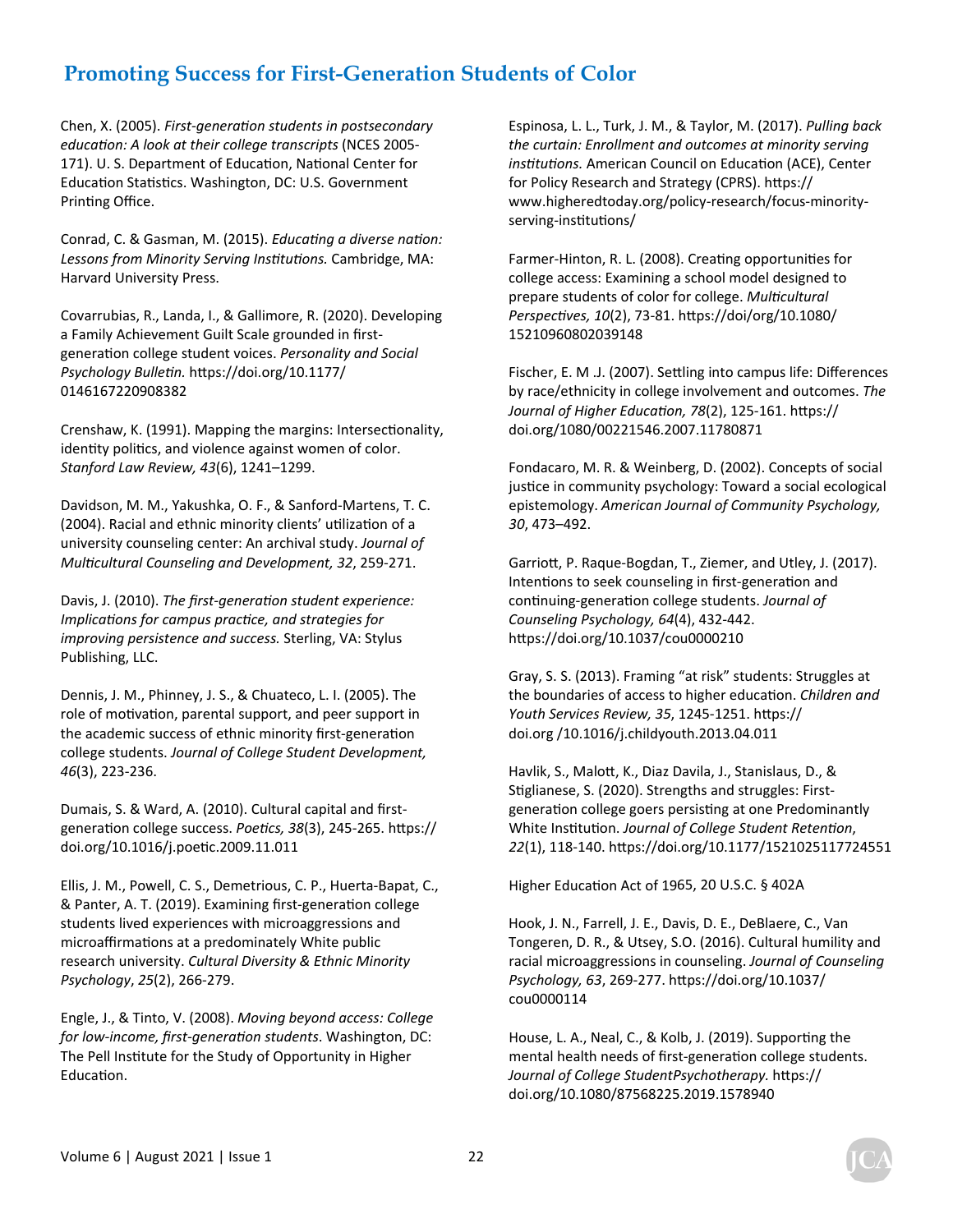Inkelas, K. K., Daver, Z. E., Vogt, K. E., & Leonard, J. B. (2007). Living-learning programs and first-generation college students' academic and social transition to college. Research in Higher Education, 48(4), 403-433. https:// doi.org/10.1007/s11162‐006‐9031‐6

Jehangir, R. (2010). Stories as knowledge: Bringing the lived experience of first-generation college students into the academy. *Urban EducaƟon, 45*(4), 533‐553. hƩps:// doi.org/10.1177/0042085910372352

Kiselica, M. S., & Robinson, M. (2001). Bringing advocacy counseling to life: The history, issues, and human dramas of social justice work in counseling. *Journal of Counseling & Development, 79*, 387–397. hƩps://doi.org/10.1002/j.1556‐ 6676.2001.tb01985.x

Locks, A.M., Hurtado, S., Bowman, N.A., & Oseguera, L. (2008). Extending notions of campus climate and diversity to students' transition to college. The Review of Higher *EducaƟon 31*(3), 257‐285. hƩps://doi.org/10.1353/ rhe.2008.0011

Lohfink, M. M. & Paulsen, M. B. (2005). Comparing the determinants of persistence for first-generation and conƟnuing‐generaƟon students. *Journal of College Student Development, 46*(4), 409‐428.

London, H. B. (1989). Breaking away: A study of first‐ generaƟon college students and their families. *American Journal of EducaƟon, 97*, 144‐170.

Martinez, J. A., Sher, K. J., Krull, J. L., & Wood, P. K. (2009). Blue‐collar scholars?: Mediators and moderators of university attrition in first-generation college students. *Journal of College Student Development, 50*(1), 87‐103.

Mayorga, N. A., Jardin, C., Bakhshaie, J., Garey, L., Viana, A. G., Cardoso, J. B., & Zvolensky, M. (2018). Acculturative stress, emotion regulation, and affective symptomology among Latino/a college students. *Journal of Counseling Psychology*, 65(2), 247‐258. hƩps://doi.org/10.1037/ cou0000263

McCarron, G. P. & Inkelas, K. K. (2006). The gap between educational aspirations and attainment for first-generation college students and the role of parental involvement. *Journal of College Student Development, 47*(5), 534‐549.

McCoy, D. L. (2014). A phenomenological approach to understanding first-generation college students' of color transitions to one "extreme" predominantly white insƟtuƟon. *College Student Affairs Journal, 31*(1*)*, 155‐169. Museus, S. D., Nichols, A. H., & Lambert, A. D. (2008). Racial differences in the effects of campus racial climate on degree completion: A structural equation model. *Review of Higher EducaƟon* (32(*1*), 107‐134.

Nadal, K. L. (2011). The racial and ethnic microaggressions scale (REMS): Construction, reliability, and validity. *Journal of Counseling Psychology, 58*(4), 470-480. https:// doi.org/10.1037/a0025193

Owen, L., Poynton, T. A., & and Moore, R. (2020). Student preferences for college and career information. Journal of *College Access*, *5*(1) 68‐100. hƩps://scholarworks. wmich.edu/jca/vol5/iss1/7

Page, L. C., & Scott-Clayton, J. (2016). Improving college access in the United States: Barriers and policy responses. *Economics of EducaƟon Review, 51*, 4‐22.

Pascarella, E. T., Pierson, C. T., Wolniak, G. C., & Terenzini, P. T. (2004). First-generation college students: Additional evidence on college experiences and outcomes. *Journal of Higher EducaƟon, 75*, 249‐284.

Pérez Huber, L., & Solorzano, D. G. (2015). Racial microaggressions as a tool for criƟcal race research. *Race Ethnicity and EducaƟon, 18* (3), 297‐320.

Pieterse, A. L., Carter, R. T., Evans, S. A., & Walter, R.A. (2010). An exploratory examination of the associations among racial and ethnic discrimination, racial climate, and trauma-related symptoms in a college student population. *Journal of Counseling Psychology, 57*, 255–263.

Pike, G. R., & Kuh, G. D. (2005). First and second-generation college students: A comparison of their engagement and intellectual development. The Journal of Higher Education, *76*, 276‐300.

Pratt, I. S., Harwood, H. B., Cavazos, J. T., & Ditzfeld, C. P. (2019). Should I stay or should I go? Retention in firstgeneraƟon college students. *Journal of College Student RetenƟon: Research, Theory & PracƟce, 21*(1), 105‐118. https://doi.org10.1177/1521025117690868

Prilleltensky, I. & Prilleltensky, O. (2003). Synergies for wellness and liberation in counseling psychology. The *Counseling Psychologist, 31*, 273–281.

Rankin, J. A., Paisley, C. A., Mulla, M. M., & Tomeny, T. S. (2018). Unmet social support needs among college students: Relations between social support discrepancy and depressive and anxiety symptoms. *Journal of Counseling Psychology, 65*(4), 474‐489. hƩps://doi.org/10.1037/ cou0000269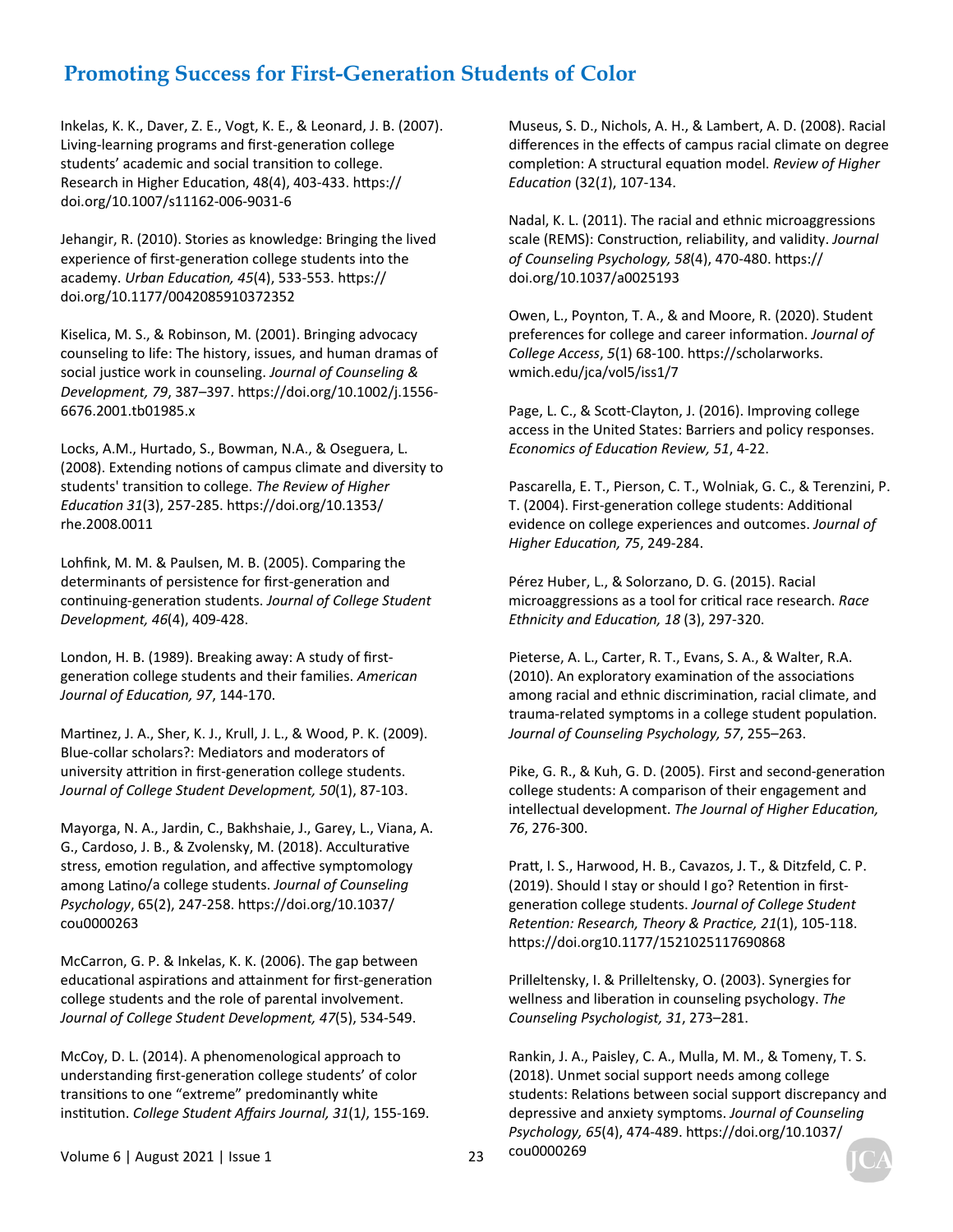Raque‐Bogdan, T. L., & Lucas, M. S. (2016). Career aspirations and the first generation student: Unraveling the layers with social cognitive career theory. Journal of College *Student Development, 57*, 248–262. https://doi.org/10.1353/csd.2016.0026

Reynolds, A. L., Sneva, J. N., & Beehler, G. P. (2010). The influence of racism‐related stress on the academic motivation of black and Latino/a students. *Journal of College Student Development, 51*(2), 135‐149. https://doi.org/10.1353/csd.0.0120

Rice, A. J., Colbow, A. J., Gibbons, S., Cederberg, C., Sahker, E., Liu, W. M., & Wurster, K. (2017). The social class worldview of first‐generaƟon college students. *Counseling Psychology Quarterly, 4*, 415‐440.

Richards, B. N. (2020). Help‐seeking behaviors as cultural capital: Cultural guides and the transition from high school to college among low-income first generation students. *Social Problems, 0,* 1–20. hƩps://doi.org/10.1093/socpro/ spaa023

Roberson, J. & Kleynhans, C. (2019). First generation learners' experience of collaborative learning. International *Journal of Learning and Teaching, 5*(2), 150‐154. hƩps://doi.org/10.18178/ijlt.5.2.150‐154

Sanchez, D., Adams, W. N., Arango, S. C., & Flannigan, A. E. (2018). Racial‐ethnic microaggressions, coping strategies, and mental health in Asian American and Latinx American college students: A mediaƟon model. *Journal of Counseling Psychology, 65*(2), 214‐225. hƩps://doi.org/10.1037/ cou0000249

Saunders, M., and Serna, I. (2004). Making college happen: The college experiences of first-generation latino students. *Journal of Hispanic Higher EducaƟon, 3,* 146–63.

Slaughter, J.B. (2009). It's time to get angry about underserved students. *Chronicle of Higher EducaƟon*, *55* (20).

Solberg, V. S., O'Brien, K., Villarreal, P., Kennel, R., & Davis, B. (1993). Self‐efficacy and Hispanic college students: ValidaƟon of the college self‐efficacy instrument. *Hispanic Journal of Behavioral Sciences, 15*, 80‐95.

Solorzano, D. G., Ceja., M., & Yosso, T. J. (2000). Critical race theory, racial microaggressions, and campus racial climate: The experiences of African American college students. *Journal of Negro EducaƟon, 69*, 60–73.

Stallman, H. M. (2010). Psychological distress in university students: A comparison with general population data. *Australian Psychologist, 45*(4), 249‐257. hƩps:// doi.org/10.1080/00050067.2010.482109

Stebleton, M. J. & Soria, K. M. (2012). Breaking down barriers: Academic obstacles of first-generation students at research universities. The Learning Assistance Review, 17(2), 7‐19.

Stebleton, M. J., Soria, K. M., & Huesman, R. L. (2014). First generation students' sense of belonging, mental health, and use of counseling services at public research universities. *Journal of College Counseling, 17*(1), 6‐20. https://doi.org /10.1002/j.2161-1882.2014.00044.x

Stephens, N. M., Fryberg, S. A., Markus, H. R., Johnson, C. S., & Covarrubias, R. (2012). Unseen disadvantage: How American universities' focus on independence undermines the academic performance of first-generation college students. *Journal of Personality and Social Psychology, 102*, 1178–1197. hƩps://doi.org/10.1037/a0027143

Stephens, N. M., Hamedani, M. G., & Destin, M. (2014). Closing the social‐class achievement gap: A difference‐ education intervention improves first-generation students' academic performance and all students' college transition. *Psychological Science, 25*, 943–953. hƩps:// doi.org/10.1177/0956797613518349

Swecker, H. K., Fifolt, M., & Searby, L. (2013). Academic advising and first-generation college students: A quanƟtaƟve study. *NaƟonal Academic Advising AssociaƟon Journal, 33*(1), 46‐53.

Tello, A. M., & Lonn, M. R. (2017). The role of high school and college counselors in supporting the psychosocial and emotional needs of Latinx first-generation college students. *Professional Counselor*, *7*(4), 349–359.

Tinto, V. (1993). *Leaving college: Rethinking the causes and cures of student aƩriƟon (2nd Ed.).* Chicago, IL: The University of Chicago Press.

Toporek, R. L., & Daniels, J. (2018). 2018 update and expansion of the 2003 ACA Advocacy Competencies: Honoring the work of the past and contextualizing the present. Retrieved July 6, 2020, from counseling.org.

U.S. Department of Education, Institute of Education Sciences. (2014). Web tables: Profile of undergraduate students: 2011‐12. (Report No. NCES 2015‐167). Retrieved April 20, 2020, from https://nces.ed.gov/pubsearch/ pubsinfo.asp?pubid=2015167